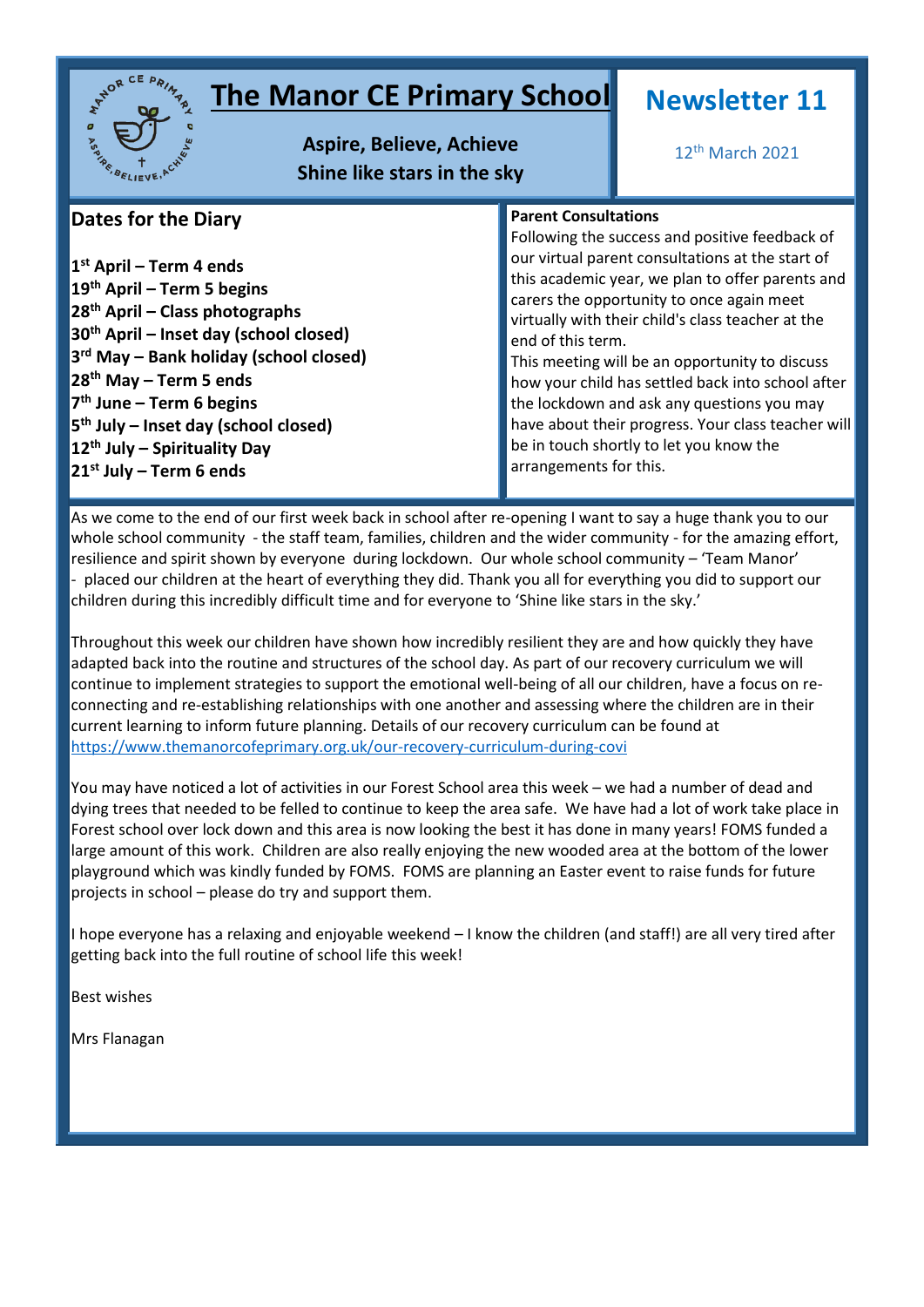## **Asia Class**

What an amazing first week back Year 4 have had! We have been putting a big focus on demonstrating our successful learning qualities and celebrating our success as a class. So far this week, 13 children have shown different successful learning qualities including; kindness, team work skills and the ability to ignore monster distractions and stay focussed! We have settled back in to school life and routine so well.

In Topic, we started looking at Ancient Greece in relation to other Ancient periods we have already studied. We ventured out in the sun and used our background knowledge and reasoning to build a timeline. We got them all in the correct order!



#### Africa Class

Year 2 have had an amazing first week back. The children have been incredibly settled and are straight back in to normal school routines. This week we have begun our new English Unit on 'Little Red Reading Hood' where the children have thoroughly enjoyed writing scary forest descriptions using a range of adjectives and adverbs. They are also extremely engaged in our Topic this term where we are learning all about Emmeline Pankhurst and the Suffragettes. They have held discussions maturely and made thoughtful comments about Women's rights. We are really excited to see what they produce next week. Don't forget to continue reading five times and week and we can't wait to see more brilliant work next week.

#### **Australia Class**

Australia Class have settled back into school life exceptionally well this week. It is almost as if they have never been away! They have shown this week that they consistently show our school rules of being 'Ready, respectful and safe'. It has been wonderful to see them all back together and enjoying being back with their friends. They have started their new writing unit based on the story of Pinocchio. After finding out about the history of puppets, they have now begun to write the story themselves. In maths they have been exploring numbers to 100 and using tons of diamond power to solve mathematical problems. In topic they have been learning what rights are and developing their artist skills by drawing portraits. All in all it has been a fabulous week. Due to high winds and a visit from a tree surgeon, we were unable to venture into Forest School this week. However we will be returning to Forest School next Wednesday. Thank you to those of you who have already sent in Forest School kit. If you have not done so already, please ensure warm clothes, waterproofs and wellies are In school by next Wednesday.

#### World Book Day

Thank you all for your incredible efforts on World Book Day and to those of you who have been regularly answering Miss Beech's Reading Riddles. We are excited to announce that, as of Monday, we will be returning to our use of Reading Diaries as a means of recording in school and home reading. We encourage children to bring these to school with them daily and take the home at the end of each day. To ensure maximum safety and reduce any risk, teachers will be sanitising their hands before recording any reading in children's reading diaries. We ask that parents at home please do the same. We look forward to sharing the amazing reading that children are doing and remind everyone that it is a school expectation for children to read five times a week. We are aware that, over lockdown, not all children have been managing to read regularly. We are keen to get back on track and continue our commitment to children's reading. Thank you all for your support.